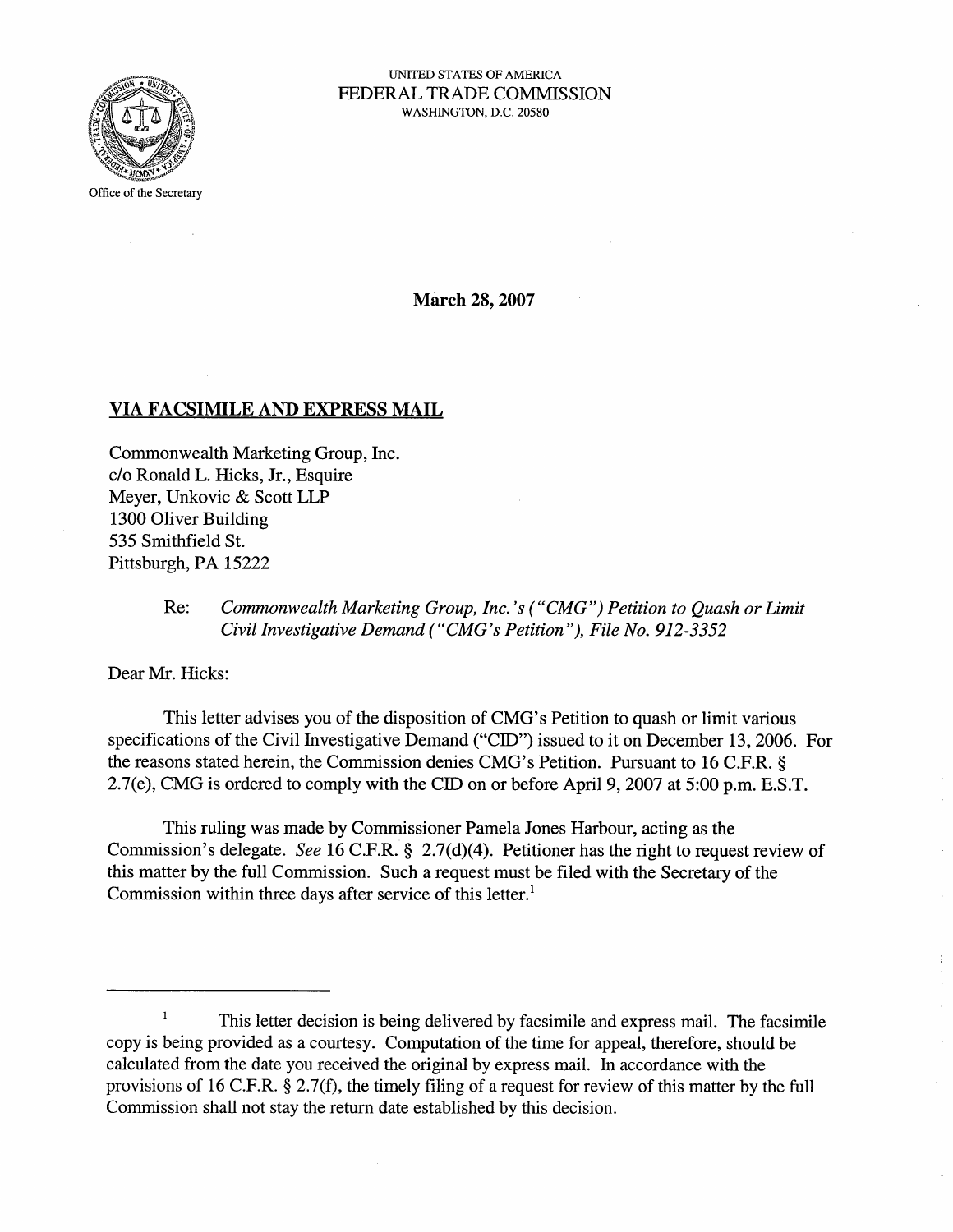#### I. Background and Summary

On December 13, 2006 , the Commission issued a CID to CMG as part of an investigation of the sales and marketing activities of CMG. CMG' s Petition was timely filed on January 3 2007. CMG's Petition contends that the CID seeks: (1) information that is outside the scope of the resolution authorizing the investigation, CMG' s Petition at 3; (2) doeuments that are not adequately identified, id. at 4; and (3) information regarding CMG's financial status that "is entirely unlawful and an abuse of the FTC's powers."  $Id$ .

The resolution authorizing the CID defines the scope of this investigation as follows:

To determine whether unnamed accessors of consumers' bank accounts are or may be engaged in acts or practices in violation of Section 5 of the Federal Trade Commission Act... by accessing consumers' bank accounts... through unfair or deceptive acts or practices. The investigation is also to determine whether Commission action to obtain redress of injury to consumers or others would be in the public interest.

Resolution Directing Use of Compulsory Process in Nonpublic Investigation, Unnamed Accessors of Consumers' Bank Accounts, File No. 912-3552 (Aug. 6, 1991).

# II. The Information Requested Is Relevant to the Commission's Investigation

CMG claims there is no nexus between the information requested in interrogatory specifications  $\text{III.A.1.2.}$ , and 4.-6. and document production specifications  $\text{III.B.5.-11.}$  and the law enforcement purpose of the investigation as stated in the Resolution authorizing the use of compulsory process? We disagree. The information sought by each of the enumerated specifications is sufficiently related to the investigation.

The Commission is entitled to require respondents to provide any information that is "not plainly incompetent or irrelevant to any lawful purpose of the (agency) . . . and not unduly burdensome to produce[.]" Federal Trade Commission v. Invention Submission Corp., 965 F.2d 1086, 1089 (D.C. Cir. 1992) (internal quotations and citations omitted). Further, "the agency own appraisal of relevancy must be accepted so long as it is not obviously wrong." Id. (internal quotations and citations omitted).

(T)he Commission has no obligation to establish precisely the relevance of the material it seeks in an investigative subpoena by tying that material to a particular theory of violation. Id. at 1090 (citing Federal Trade Commission v. Texaco, Inc. 555 F.2d 862, 877 (D.C. Cir. 1977). Determination of relevancy "in an investigatory proceeding is more relaxed than in an adjudicatory one." Id. The material requested "need only be relevant to the *investigation* – the boundary of which may be defined quite generally,  $\dots$  as it was in the Commission's resolution

 $\sqrt{2}$ CMG's Petition at 5-7.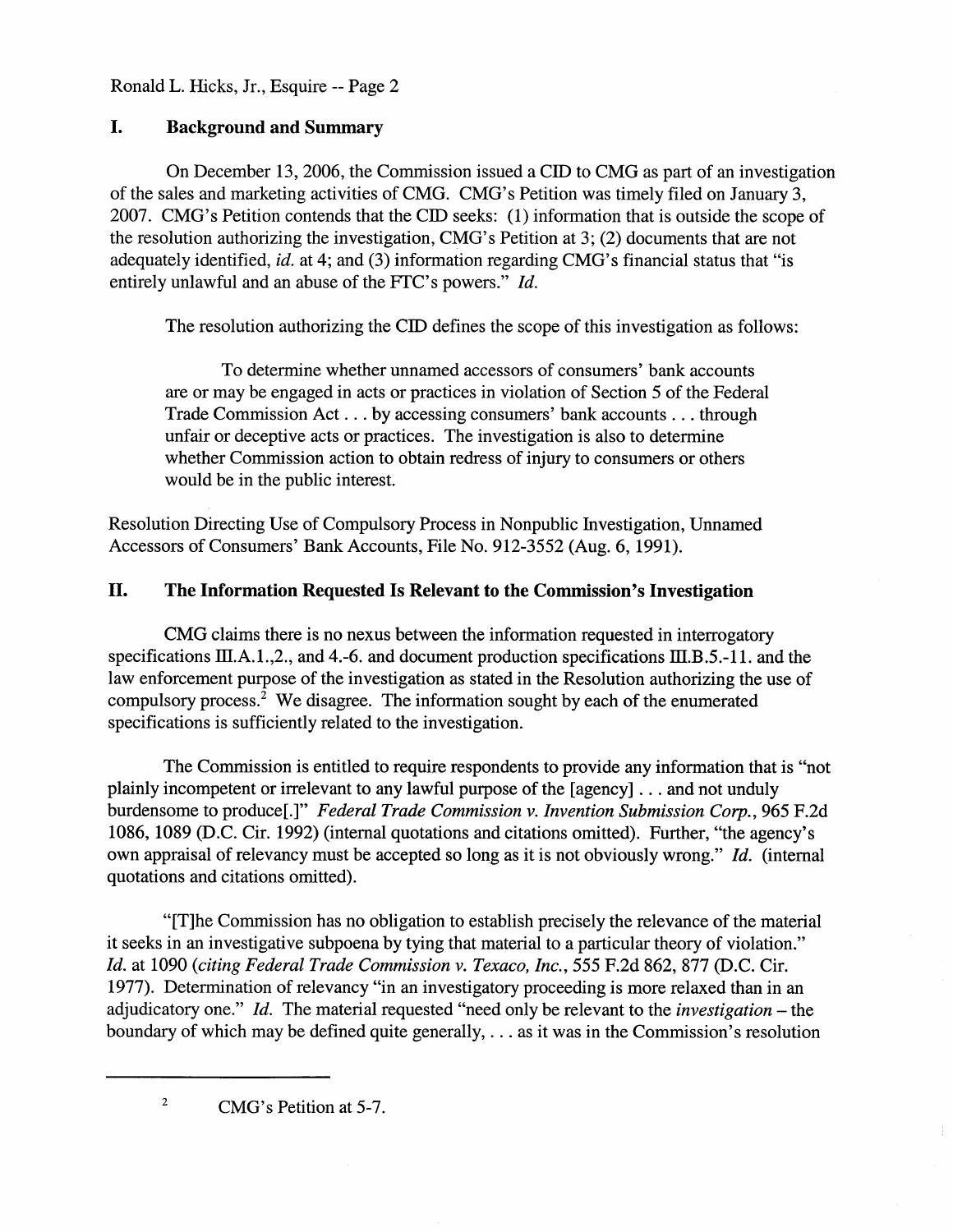here." *Id.* (emphasis in original). With these principles in mind, we turn now to the determination of whether the information sought by the challenged specifications is relevant to the scope of the investigation authorized by the Commission's Resolution of August 6, 1991.

Information sought by CID is relevant to an investigation so long as it is likely to be of some assistance to the Commission in deciding whether there is reason to believe that Section 5 has becn violated and whether an enforcement action should be commenced. Invention Submission Corp. 965 F.2d at 1090. The information sought by each of the challenged specifications is clearly relevant to this investigation.

Intcrrogatory specifications 1 and 2 and document specifications 6 and 7 seek the identification of each person who obtained a credit card from CMG or who CMG enrolled in a particular membership class. The Commission seeks to determine whether CMG may have improperly accessed the bank accounts of its customers. Thus, the information requested by these specifications is clearly relevant to identify both witnesses who can provide evidence regarding CMG' s marketing practices over time, and persons who might also be victims in the event evidence of a violation is uneovered.

Interrogatory speeifieation 4 and document specifieation 8 seek the identification of eaeh CMG customer who requested cancellation of either a eredit eard or membership. Identification of witnesses and potential victims is directly relevant to the investigation.

Interrogatory specification 5 and document specification 11 seek information relating to products and services associated with a membership classification, and the number and identity of persons using such products and services. Information regarding the identity of witnesses/victims as well as the scope and frequency of paricular purchases are relevant to this investigation of CMG's marketing practices, and to determine whether CMG had authority to access consumers' bank accounts.

Interrogatory specifications 6 and 7 and document specifications 9 and 10 seek information relating to all merchandise offered for sale by CMG and whether consumers could could not purchase that merchandise using the credit card issued by CMG. Identification of merchandise that was actually being sold and the conditions of such sales are relevant to whether those sales, terms and conditions were in fact consistent or inconsistent to CMG's sales and promotional representations to consumers. It will also assist the Commission in assessing whether CMG had authority to access consumers' bank accounts.

Finally, document specification 5 requests copies of any performance bond or escrow agreement that might have been obtained by CMG' s principal (Frederick Zeigler) in accordance with the terms of a Stipulated Settlement Agreement Containing Order for Permanent Injunction and Monetary Relief with Defendants Commonwealth Marketing Group, Inc., Great Escape Vacations & Tours, Inc. and Frederick F. Zeigler, III entered in Federal Trade Commission v.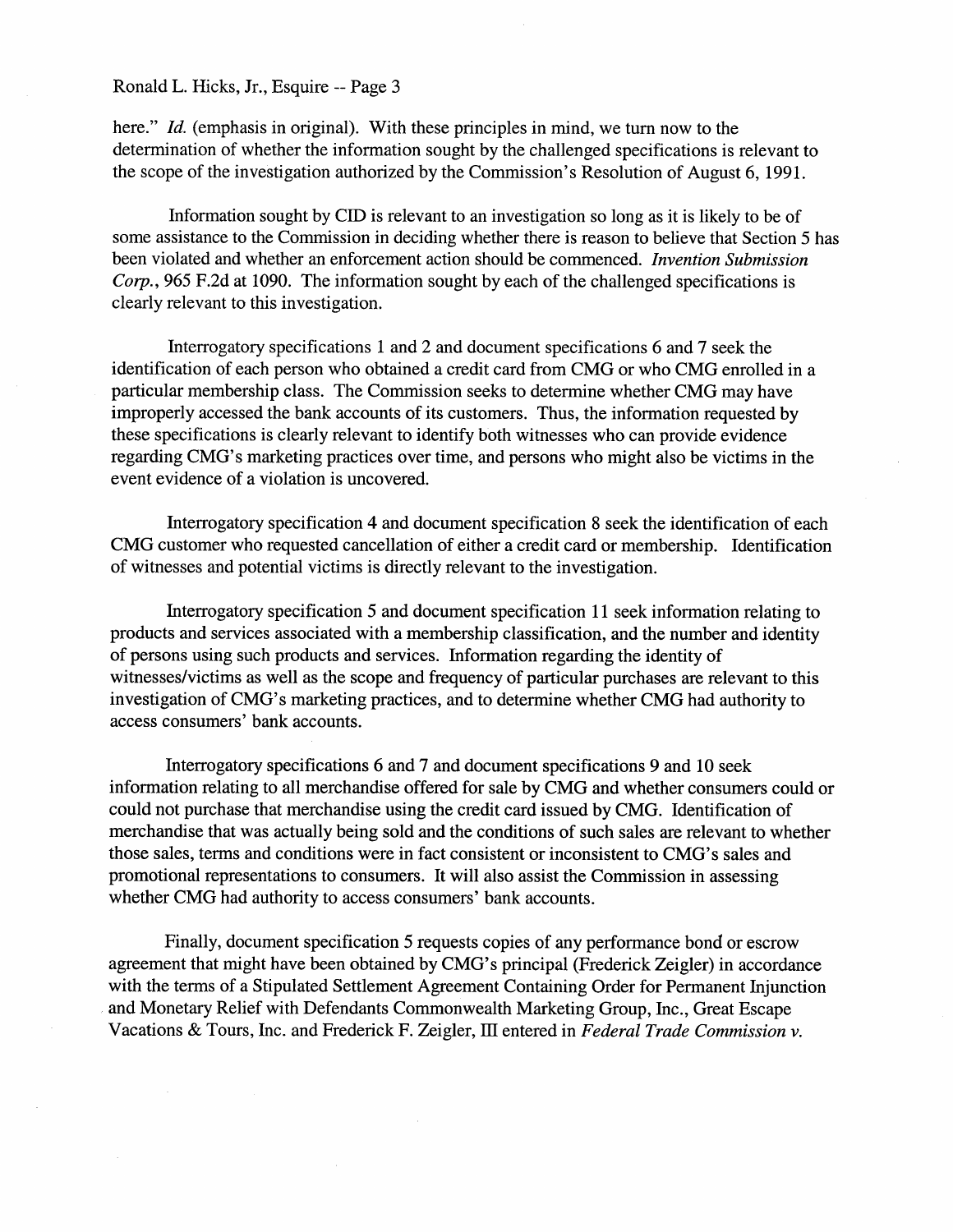Commonwealth Marketing Group, Inc., et al, Case No. 98-918 (W.D. PA Mar. 6, 2000).<sup>3</sup> That Order requires Mr. Zeigler, *inter alia*, to obtain bonding if he engages in telemarketing. Staff has reason to believe that some portion of CMG's current marketing activity has been conduct by way of telemarketing. The existence of such bonding is relevant to the identification of parties from whom consumer redress might be sought under certain circumstances. Accordingly, it is relevant to the current investigation. The fact that it might also be relevant to issues of compliance with an Order of the United States District Court for the Western Distriet of Pennsylvania does not some how make it any less relevant to the current investigation.

## II. The Word "Unique" Is Not Vague and Undefined

CMG objects to document specifications  $III.B.1.-3.$  on the ground that the adjective "unique" is impermissibly "vague and undefined," CMG's Petition at  $8-9$ , when used to describe, inter alia, telemarketing scripts, Internet websites, and commercial email messages. CMG cites no authority supporting a claim that a word of common usage and understanding is vague simply because it is not separately defined by the CID. Further, CMG has offered no explanation of the manner in which it was confused by the usage of the adjective "unique."

 $\overline{\mathbf{3}}$ CMG notes that staff made virtually identical information requests by way of discovery requests permitted by that Order prior to the issuance of the CID. See CMG's Petition at 3. Staff withdrew those discovery requests after CMG objected on the grounds that much of the information being requested was outside of the scope of that Order. CMG's Petition at 2-3.

 $\overline{4}$ CMG further argues that use of the word "every," to define certain classes of individuals, constitutes a form of vagueness because it fails to differentiate between alleged authorized and unauthorized accesses to bank accounts. *Id.* CMG would have the Commission put the horse in front of the cart. Under the standard advocated by CMG, the Commission would be obliged to divine in advance all transactions that might violate the law before seeking information limited only to those identified transactions. This standard fails for two reasons. First, "[a]t the investigatory stage, the Commission does not seek information necessary to prove specific charges; it merely has a suspicion that the law is being violated in some way and wants to determine whether or not to file a complaint." Federal Trade Commission v. Invention Submission Corp., 965 F.2d at 1090 (citations omitted). Second, evaluation of the differences between authorized and unauthorized transactions might well provide evidence of a violation. See Federal Trade Commission v. Texaco, Inc. 555 F.2d at 876 ("We agree with the FTC that comparative information of this sort is 'reasonably relevant' to its investigation."). Thus, the distinction between authorized and unauthorized transactions advocated by CMG does not represent any difference in the potential evidentiary valuc of any transaction records in the context of this investigation. The application of that standard would likely impede rather than advance the Commission's investigation, and is, therefore, rejected.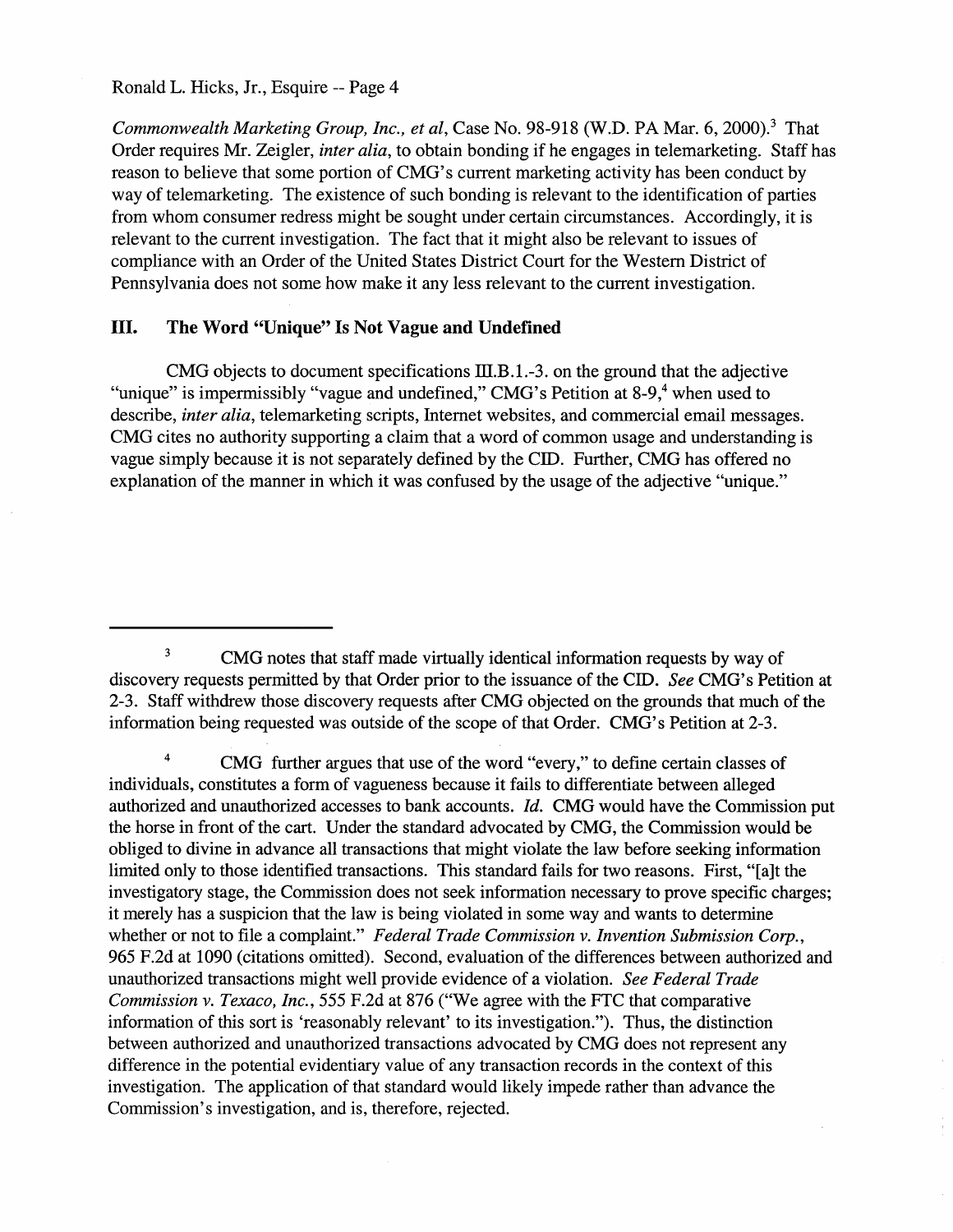The Commission used the adjective "unique" in these specifications to avoid burdening CMG with the redundant production of multiple copies of the same documents.' The Commission finds CMG's objection to the use of the word "unique" in these specifications to be wholly without merit.

## IV. This Investigation Is Not An Unlawful Fishing Expedition

Use of the "fishing expedition" metaphor, even when accompanied by a citation to some court's usage of the term, see CMG's Petition at 8, frequently fails to provide any illumination regarding the issues being raised. This is particularly true of FTC investigations where the Supreme Court has clearly stated that the Commission may conduct an investigation even if it does so merely to satisfy an "official curiosity." United States v. Morton Salt Co., 338 U.S. 632, 639 (1950). The Morton Salt Court further advised,

We must not disguise the fact that sometimes, especially early in the history of the federal admnistrative tribunal, the courts were persuaded to engraft judicial limitations upon the administrative process. The courts could not go fishing, and so it followed neither could anyone else. Administrative investigations fell before the colorful and nostalgic slogan "no fishing expeditions." . . . [However,] [t]he only power that is involved here is the power to get information from those who can best give it and who are most interested in not doing so.  $\dots$  [Administrative agencies have) a power of inquisition, if one chooses to call it that, which is not derived from the judicial function. It is more analogous to the Grand Jury, which does not depend on a case or controversy for power to get evidence but can investigate merely on suspicion that the law is being violated, or even just because it wants assurance that it is not. When investigative and accusatory duties are delegated by statute to an administrative body, it, too, may take steps to inform itself as to whether there is probable violation of the law.

Id. at 642-43.

CMG has provided the Commission with no factual or legal basis for its claim that the present CID is beyond the FTC's power to inquire, or that the Commission has no reason to believe that an investigation is in the public interest. That being the case, invocation of the fishing expedition metaphor, by itself, is inadequate to call the present investigation, and this CID, into question.

<sup>&</sup>lt;sup>5</sup> MERRIAM-WEBSTER'S COLLEGIATE DICTIONARY 1288 ( $10<sup>th</sup>$  ed. 2002) defines the adjective "unique" to mean "being the only one: sole. . . being without like or equal."

 $6\phantom{a}$ CMG's Petition at 9.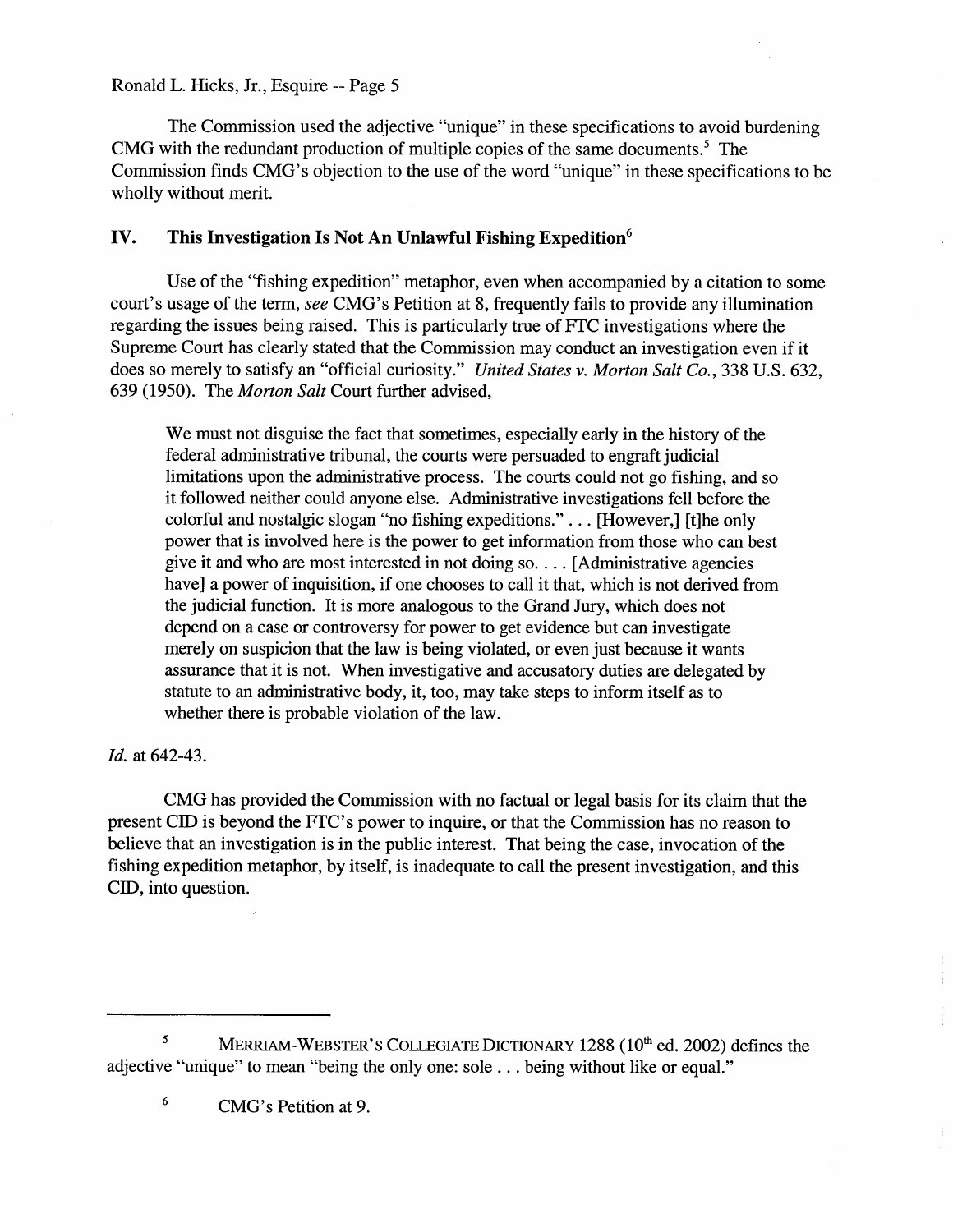#### V. CMG Has Not Established That the CID Seeks Irrelevant Financial Information.

CMG claims the present CID was issued as part of a prohibited inquiry "to assess the financial status of CMG before the FTC undertakes  $\lceil \rceil$  an investigation," CMG's Petition at 4, and relies on the unexplained *dictum* found in Federal Trade Commission v. Turner, 609 F.2d 743, 745 ( $5<sup>th</sup>$  Cir. 1980), to the effect that the amount of a person's assets are "not relevant to an inquiry into whether a violation of the law exists. " Such reliance is unavailing. Unlike in Turner, this is an inquiry to determine whether CMG has violated the law and not an inquiry into whether it would be cost effective to seek enforcement of an existing cease and desist order. See id. at 744. In similar investigative circumstances, the D.C. Circuit Court of Appeals declined to follow Turner and found that "[f]inancial data, including evidence of relative profitability, could facilitate the Commission's investigation of [a respondent] in different ways, not all of which may yet be apparent." Federal Trade Commission v. Invention Submission Corp. 965 F.2d at 1090.

In addition, the terms of the CID itself do not appear to support CMG's claim. Many types of records which would normally be sought in order to assess a company's financial status simply do not appear in this CID. Journals, ledgers, financial statements, tax returns, inventories of assets and liabilities are all classes of financial records paricularly relevant to an inquiry into a company's financial status; however, the CID seeks none of those records. Indeed, CMG only claims that information responsive to "the CID wil directly reflect on the number of sales made by the company, (and, further, that) CMG has valid reason to believe that the FTC is really seeking to ascertain nothing more than the financial status of this company." CMG's Petition at 11. Neither the fact that CID responses might show gross sales figures nor the fact that such figures might provide some incomplete insights regarding CMG' s financial condition would make such sales information either irrelevant to the investigation or beyond the ambit of legitimate inquiry by the FTC or evidence of an improper motive for this investigation of CMG.

The burden of showing that the request is unreasonable is on the subpoenaed pary. Further, that burden is not easily met where, as here, the agency inquiry is pursuant to a lawful purpose and the requested documents are relevant to the purpose." Federal Trade Commission  $v$ . Texaco, Inc., 555 F.2d at 882; Federal Trade Commission v. Invention Submission Corp., 965 F.2d at 1090. CMG has offered neither factual nor legal support for its claim that the "FTC has engaged in an unlawful investigation." CMG's Petition at 11. It has, thus, failed to carry its burden of establishing its right to have the CID limited or quashed on that ground.